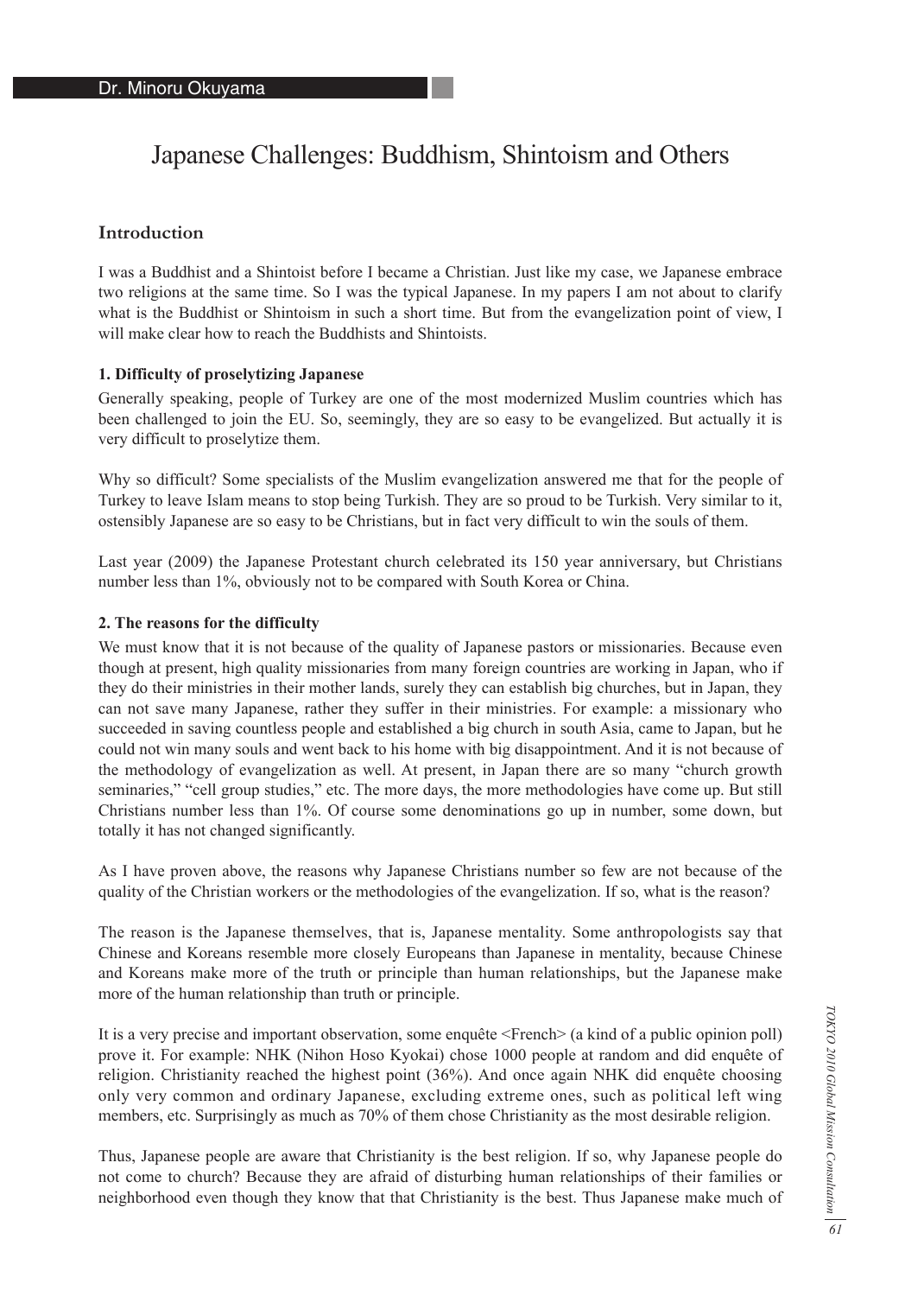human relationship more than the truth. Consequently we can say that as for Japanese, one of the most important things is harmony; in Japanese "Wa."

# **3. Japanese Buddhism**

If that is the case, we wonder what has been making such Japanese mentality, and spontaneously we come to think of Buddhism. But at the same time we know that same Buddhism has made different mentalities in Korea and China. Thus we have to think about Japanese Buddhism.

In this essay we have no time to use a surgical knife to investigate the complicated Buddhism in detail. Anyway as every educated Japanese knows, a figure who had contributed for the magnification of Buddhism in Japan was Shōtokutaishi. (AD 574 - 622)

He emphasized so much "Wa" (harmony) as this spirit has infected the heart of Japanese so deeply and so long up to now. Consequently those who harm the harmony are bad, whether they are right or not has been beside the question.

We can see the tendency in all spheres of Japanese society, even in Christendom. For example, the Japan Evangelical Missionary Association (JEMA), which consists of about 2000 missionaries working in Japan, has been able to have interdenominational fellowship beyond the barrier between the evangelical and charismatic. But in the Japanese church there is still a big wall between them. If some pastors who belong to evangelicals try to penetrate the wall, they would be branded as abominable, disturbing the harmony.

Of course, everywhere there are some who seek the truth, but the majority of Japanese make more of human relationships than truth as the anthropologists say, which hinders many Japanese from coming to the Gospel. Unlike Japanese, however, the Chinese and Koreans make more of the truth than human relationships. Thus there are many Christians in both China and Korea, since Christianity is the truth.

1982, when I launched " The living water project" through which one million Bibles would be sent to the house churches in China, pastor Jiro Fukui, who had been in China as a missionary before the world war, was so happy and encouraged us saying, "Chinese people make much of the truth." But at first stage I could not understand the real meaning of it. Gradually, however, I have understood Fukui's claim.

When the Chinese have been challenged to choose the truth or the human relationship, they choose the truth sacrificing the human relationship, but Japanese would choose the human relationship sacrificing the truth. Utterly same as the Chinese, Koreans also choose the Truth.

Thereupon, the anthropologists assert that Japan is "human relationship oriented society," but China and Korea are "principle-oriented society." The people in the human relationship oriented society are able to make a living without the principle, but in principle oriented society, people can not lead a life without principle or truth. More than 20 years I have been touching Chinese Christians through sending Bibles to them, and learned many things through the fellowship.

In China, countless young people have been losing their principles of life in the communism ideology through the political confusion, a hegemonic struggle, between the Maotoutonism and the modernizaTOKYO tion group. Then, they have found the unshaken principle of life in Christianity, and have come to the churches in crowds.

At present in China, Christians number more than the communist party. The number in the Chinese communist party is approximately 50 million, and Christians number more than that. And we can say that Korea is a Christian country. There are so many churches, not only in big cities, but also even in small villages in very remote places, there are huge church buildings. What are the reasons which make the difference with Japan? And what makes Japanese so human relation oriented? Obviously, it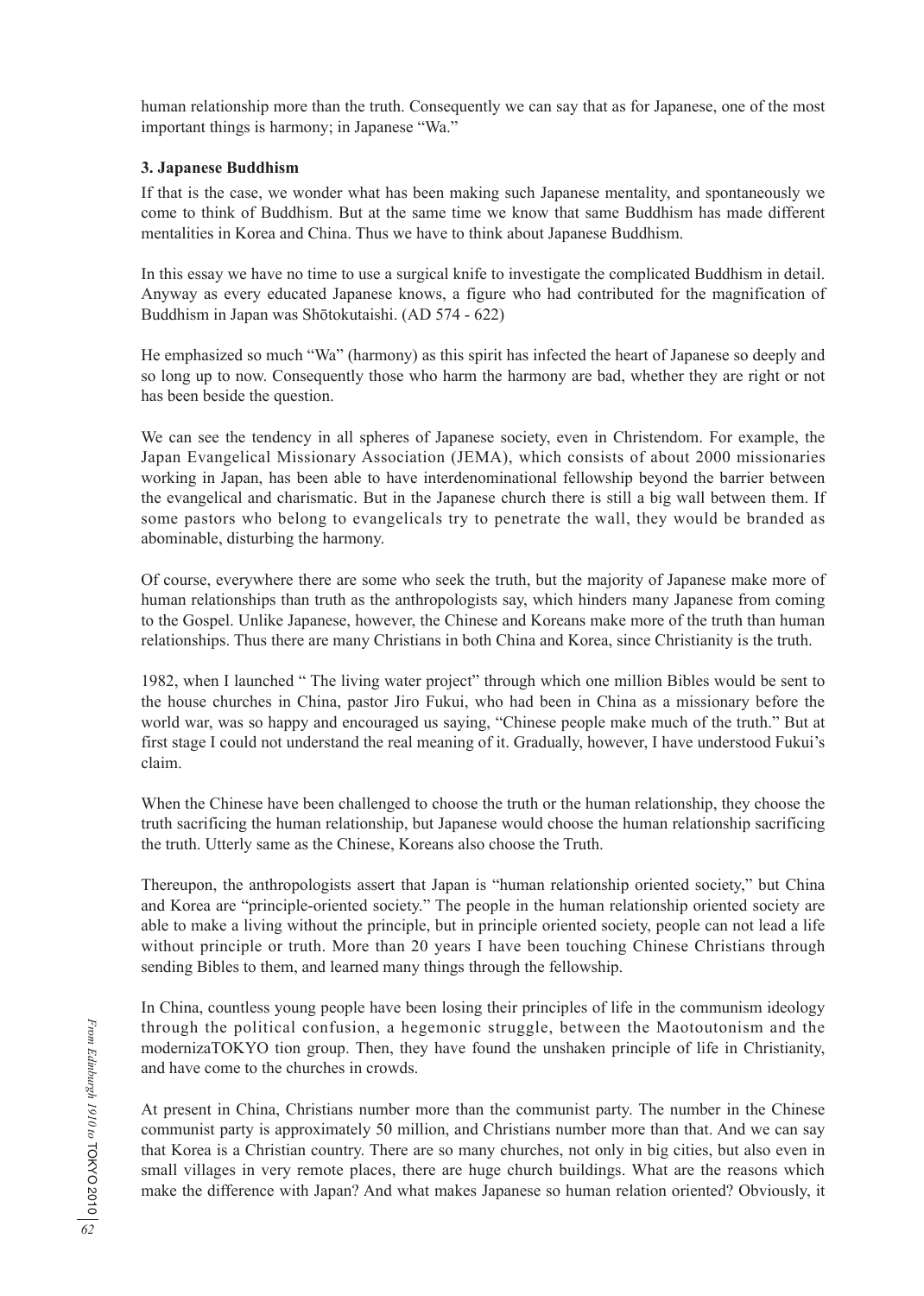is the Japanese Buddhism. As I mentioned above, the harmony (Wa) has been emphasized so much in Japanese Buddhism, rather than truth.

At the same time, automatically, absoluteness has been hated, and relativism is highly valued. Countless Japanese say, "I respect Christianity, but I do not like her absolutes." As I have proven above, emphasizing harmony and the relativism of Japanese Buddhism hinders the Japanese from coming to the Gospel. (In anything, there are some exceptions, e.g. Nichiren Buddhism emphasizes the truth and absoluteness highly valued.)

# **4. Shintoism**

Then, what about Shintoism? Shintoism is the original Japanese religion and very complicated.

An ethnologist, Masaki Sugata published several books on Shintoism. And in one of his books, he consumed 22 pages to explain about the many kinds of names of gods in Shintoism. Shintoism is utterly polytheistic and very animistic. In animism, any thing could be god: mountains, rivers, animals, even human beings, etc. Some Shinto shrines worship foxes, others snakes, and so on. However, many specialists of Shintoism insist that actually Shintoism was not polytheistic, but monotheistic when it began.

"Amenominakanushi" in Kojiki means "the god who sits on the center of heaven." Then, there is comprehension of the Creator, a very high view of God. But the problem is this: why such a high view of God does not get into the heart of Japanese? When and through what were the Japanese influenced by polytheism? Perhaps, Shintoism failed to impart monotheism to the descendants. At present, Shintoism has completely been possessed by animism. And animism from the Shintoism prevent the Japanese from coming to the Gospel. As everybody knows, according to the evolutionary presupposition, in the beginning there was polytheism, which gradually evolved to monotheism. But actually and historically, from the beginning there was monotheism, but because of sin, often human beings have fallen into polytheism.

Anyway, Shintoism could never succeed monotheism to the Japanese. (Touching on the relationship between Shintoism and Judaism of the Old Testament, Mr.Koji Soma will make this clear in his workshop.)

### **5. The miracles among Animism world**

If so, is there any hope of their salvation among them? Actually, the miracles have been occuring. All of a sudden, through some political and social upheaval, countless people have come to Jesus among the mountain peoples of Myanmar and India, and the Dayak people in the jungle of Kalimantan, Indonesia, who had been rejecting the Gospel for a long time. Obviously, it was not in vain to sow the seeds of the Gospel for hundreds of years. We have to know that the seeds of the Gospel have life and power. They never fall to the ground in vain.

Who knows, someday suddenly countless Japanese people may come to Jesus in crowds. In 1968, I baptized countless Dayak people (head hunters) in a jungle of west Kalimantan (Borneo) in Indonesia and established many churches. But I did not sow even one seed of the Gospel. Then who had sown the seeds?

The American Reformed church did it. More than a hundred years ago, with almost no reaping. But they did not stop sowing. And one day, all of a sudden, the time to reap had come. Someone who does not know the truth would say, "It is no use to distribute tracts, or visit house to house to preach the Gospel. Radio or TV ministries are also not effective, etc." He does not know the power of the seed of the Gospel. Let me say once again, "The seed of the Gospel never falls to the ground in vain." Let us do our jobs!